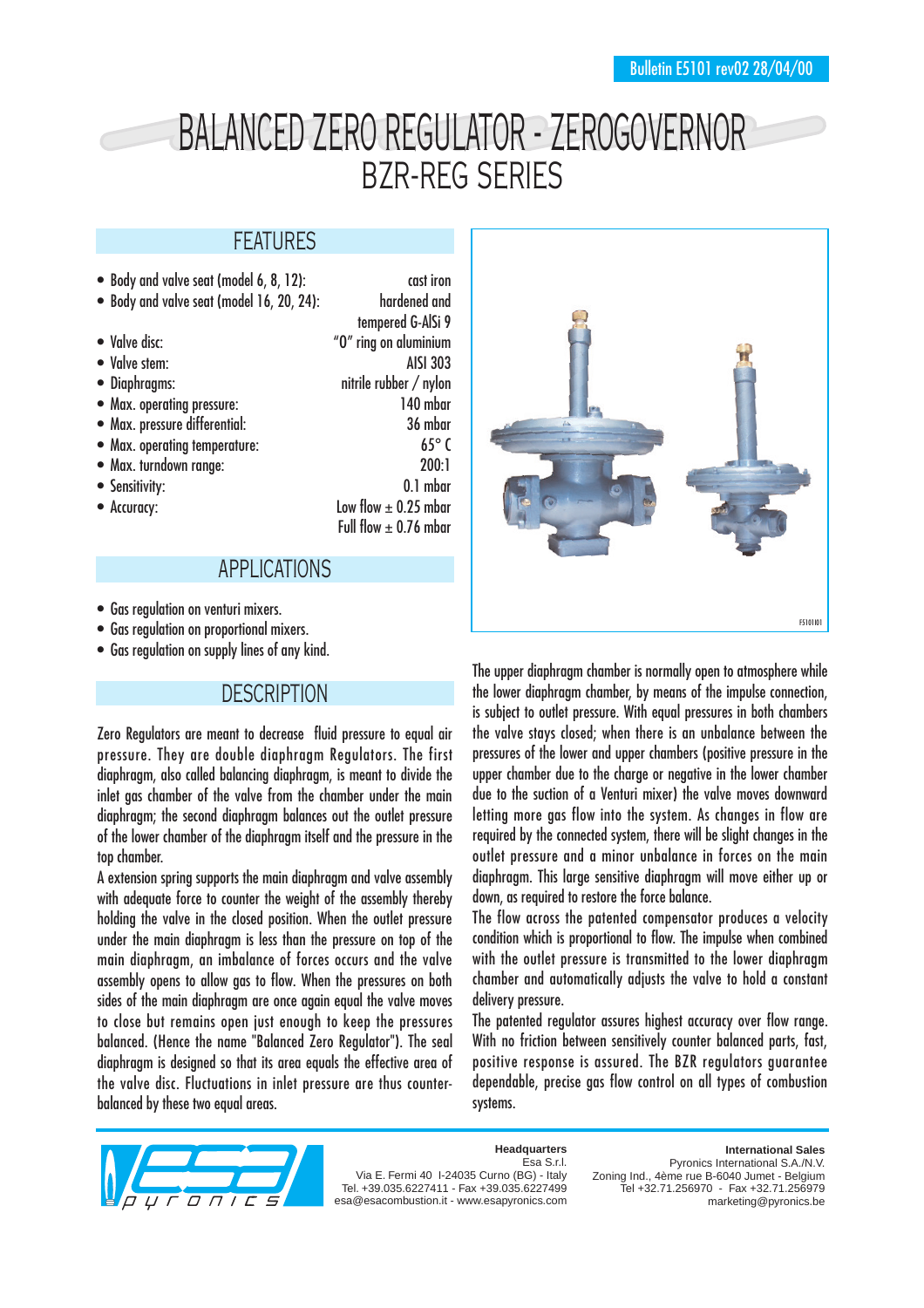## INSTALLATION

All regulators are tested, set and sealed when shipped. If adjustment or repair is necessary, the regulator should be returned to the factory.

Regulators must always be mounted in a stem-up position, in a horizontal line. Any other mounting position will cause a malfunction. The arrow cast on the side of the valve body indicates direction flow.

Regulators should not be installed in areas where operating temperatures will exceed 65°C.

Zero Regulators may be connected to several mixers under the following condition:

- 1. a full area gas cock should be installed at the gas inlet of each mixer so that it may be operated independently;
- 2. the Regulator must be operated within its maximum capacity rating;
- 3. all mixers supplied by one regulator should be on the same control zone.





G5101I01